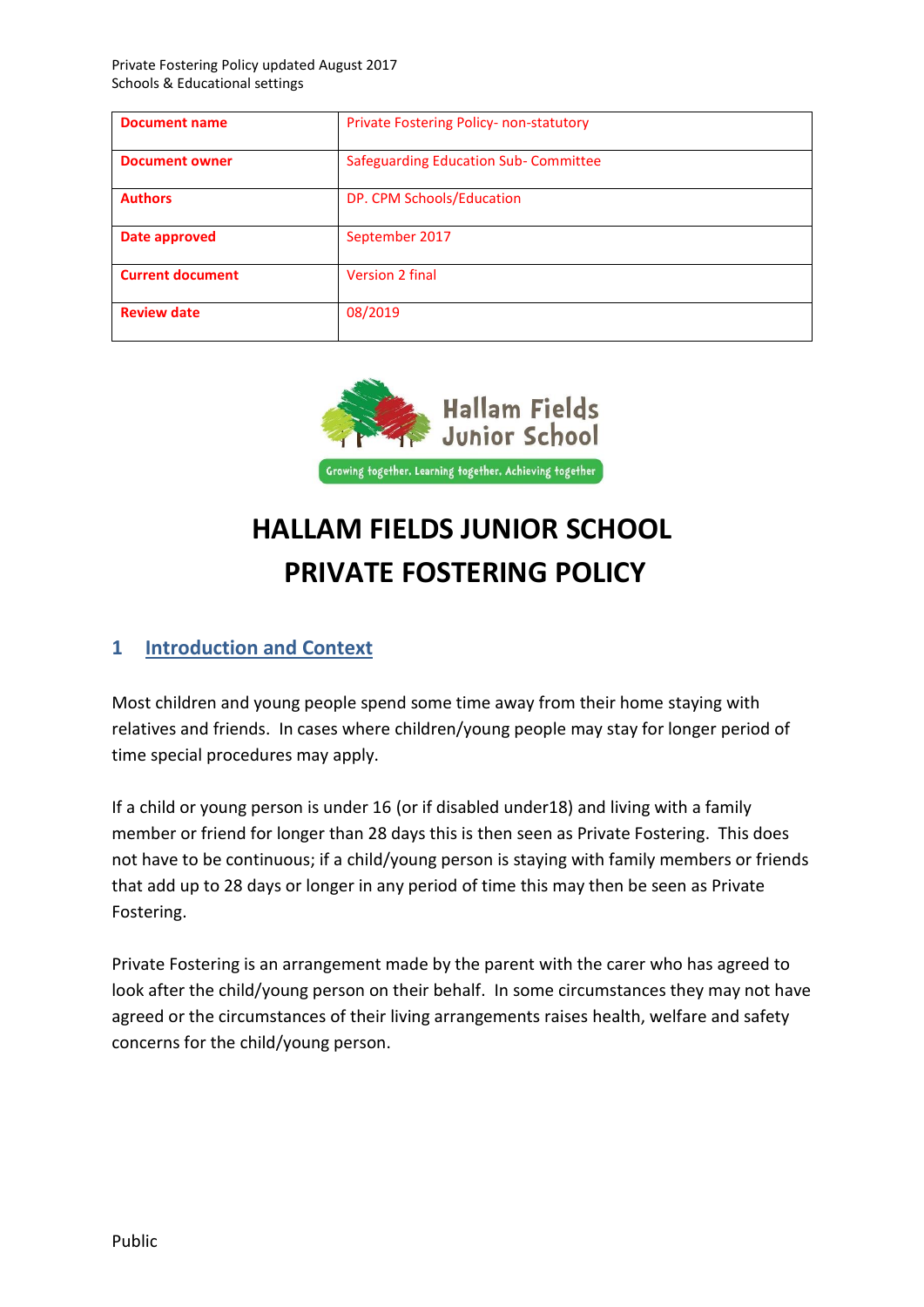# **1.1 Our responsibilities**

Hallam Fields Junior School fully recognises its responsibilities regarding Private Fostering ensuring staff are fully aware on how to identify a child/young person and the circumstances around Private Fostering. This includes a duty to report any instances to the local Authority if it is believed the child/young person is possibly living in a Private Fostering arrangement.

This policy should be read in conjunction with "How to Identify a Privately Fostered Child" Appendix A, found at the end of this policy, more information/guidance can be found by following this link: [Derbyshire County Council -](http://www.derbyshire.gov.uk/social_health/children_and_families/adoption_and_fostering/fostering/become_foster_carer/types_fostering/private_fostering/default.asp) Private Fostering

Furthermore, we will follow the procedures as set out by the Derbyshire Safeguarding Children's Board, section 1.6.10: [http://derbyshirescbs.proceduresonline.com/p\\_ch\\_living\\_away.html#priv\\_fostering](http://derbyshirescbs.proceduresonline.com/p_ch_living_away.html#priv_fostering)

# **1.2 Our Policy**

Under the Children Act, 1989, the Local Authority has a duty to make sure a Private Fostering arrangement that the child/young person is in provides for their needs and safeguards his/her welfare.

Hallam Fields Junior School will ensure all Staff, Governors and Volunteers in the school are aware of this duty.

If a member of Staff, Governor or Volunteer becomes aware that a child/young person may be living in a Private Foster arrangement it is the responsibility of that person to report the details to the School's Safeguarding Designated Lead (SDL) who will then make further enquiries to try and establish the circumstances.

The Safeguarding Designated Lead should seek advice from Children's Social Care as to whether the child/young person is in a Privately Fostered arrangement under the regulations. If this is confirmed upon taking this advice a referral will be made by the SDL to Children's' Social Care.

Essential information for making a referral includes:-

Full names and dates of birth for the child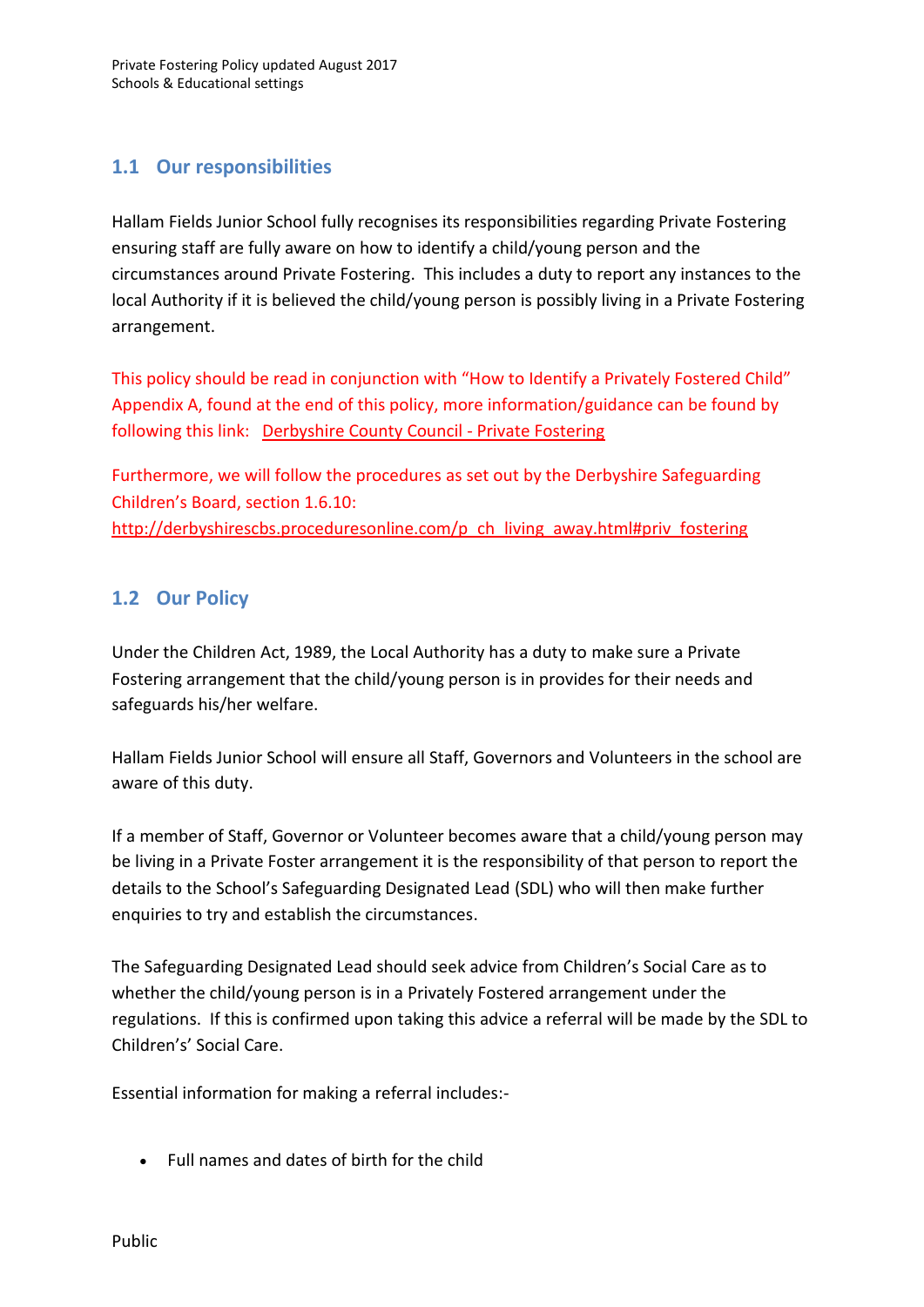- Address and daytime phone numbers for the current carer including mobiles
- The child's address and phone number:
- Whereabouts of the child (and siblings);
- Child and family's ethnic origin;
- Child and family's main language;
- Actions taken and people contacted;
- Special needs of the child, including need for an accredited interpreter, accredited sign language interpreter or other language support;
- A clear indication of the family's knowledge of the referral and whether they have consented to the sharing of confidential information;
- The details of the person making the referral.

Additionally, the referrer should include:

- Address and daytime phone number of the parent/parental responsibility holder
- Address and phone numbers of any other family members
- Any other helpful information regarding the parent/parental responsibility to assist an understanding of why this child/young person is not living with them.

We will work together with the Local Authority to help safeguard and promote the child/young person's safety and welfare.

#### **2 Safeguarding Roles and Responsibilities**

#### **All Staff (anyone who has contact with a child or young person) including, Volunteers and Governors have responsibility for the following**:

- To ask parents/carers questions about their relationship with the child/young person if this is unclear, confusing or concerning.
- To follow up any discussion with a child/young person about their living arrangement when it is unclear, confusing or concerning.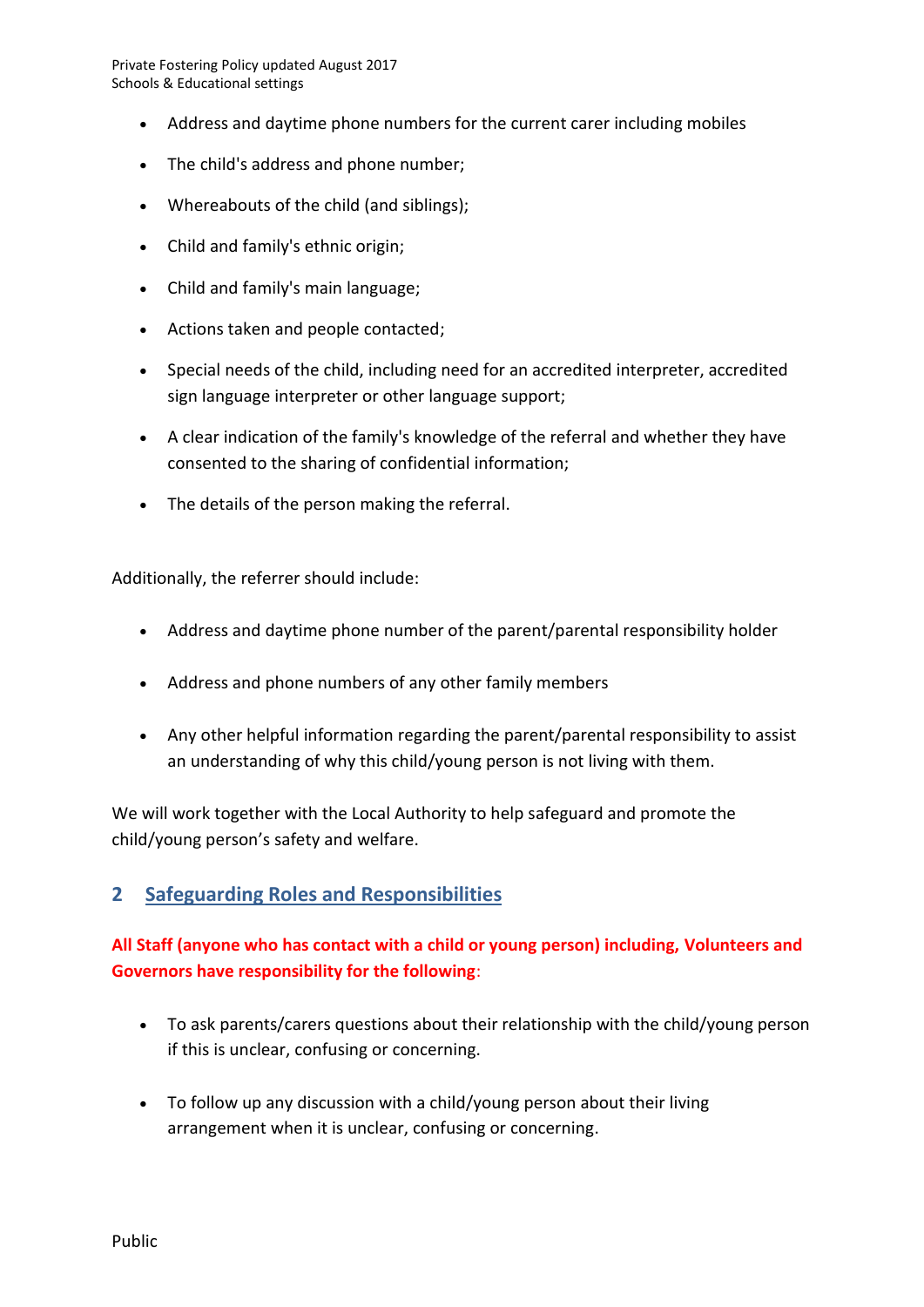To have robust consent/trips/outings letters which clearly define the child's relationship to the adult giving consent.

If a child or young person is living in a Private Fostering arrangement:

- To work with, monitor & report to the Local Authority ensuring the child/young person's needs, safety & welfare are being met whilst in a Private Fostering arrangement.
- To assist with advising and supporting the carer(s) to undertake their duties whist the child/young person is living with them in a Privately Fostered arrangement.

# **3 Training**

The Designated Safeguarding Lead/s will endeavour to read and cascade information on Private Fostering to school staff on a regular basis.

[https://www.derbyshire.gov.uk/social\\_health/children\\_and\\_families/adoption\\_and\\_fosteri](https://www.derbyshire.gov.uk/social_health/children_and_families/adoption_and_fostering/fostering/become_foster_carer/types_fostering/private_fostering/help/default.asp) [ng/fostering/become\\_foster\\_carer/types\\_fostering/private\\_fostering/help/default.asp](https://www.derbyshire.gov.uk/social_health/children_and_families/adoption_and_fostering/fostering/become_foster_carer/types_fostering/private_fostering/help/default.asp)

All Designated Safeguarding Leads will undertake the DSCB Private Fostering e-learning module ensuring a copy of their certificate is held on the School Safeguarding Training Portfolio.<http://www.derbyshirescb.org.uk/training-and-resources/elearning/default.asp>

This school will display a useful poster/leaflet for staff and parents and we will include information on the school website, Appendix A & [https://www.derbyshire.gov.uk/social\\_health/children\\_and\\_families/adoption\\_and\\_fosteri](https://www.derbyshire.gov.uk/social_health/children_and_families/adoption_and_fostering/fostering/become_foster_carer/types_fostering/private_fostering/expect/default.asp) [ng/fostering/become\\_foster\\_carer/types\\_fostering/private\\_fostering/expect/default.asp](https://www.derbyshire.gov.uk/social_health/children_and_families/adoption_and_fostering/fostering/become_foster_carer/types_fostering/private_fostering/expect/default.asp)

#### **4 Management of the Policy**

The SDL/s will ensure they are familiar with this policy regularly updating all Staff, Governors and Volunteers regarding the legal requirements, and duties.

The Head Teacher will ensure that Private Fostering awareness forms part of Staff Safeguarding Induction and is included in the Safeguarding Training within the school.

The Head Teacher will report on issues or impact on the school in relation to Private Fostering to the Governing body.

The Governing Body will oversee the policy; ensuring its implementation and reviewing its content on an annual basis in line with the S175 Safeguarding Audit.